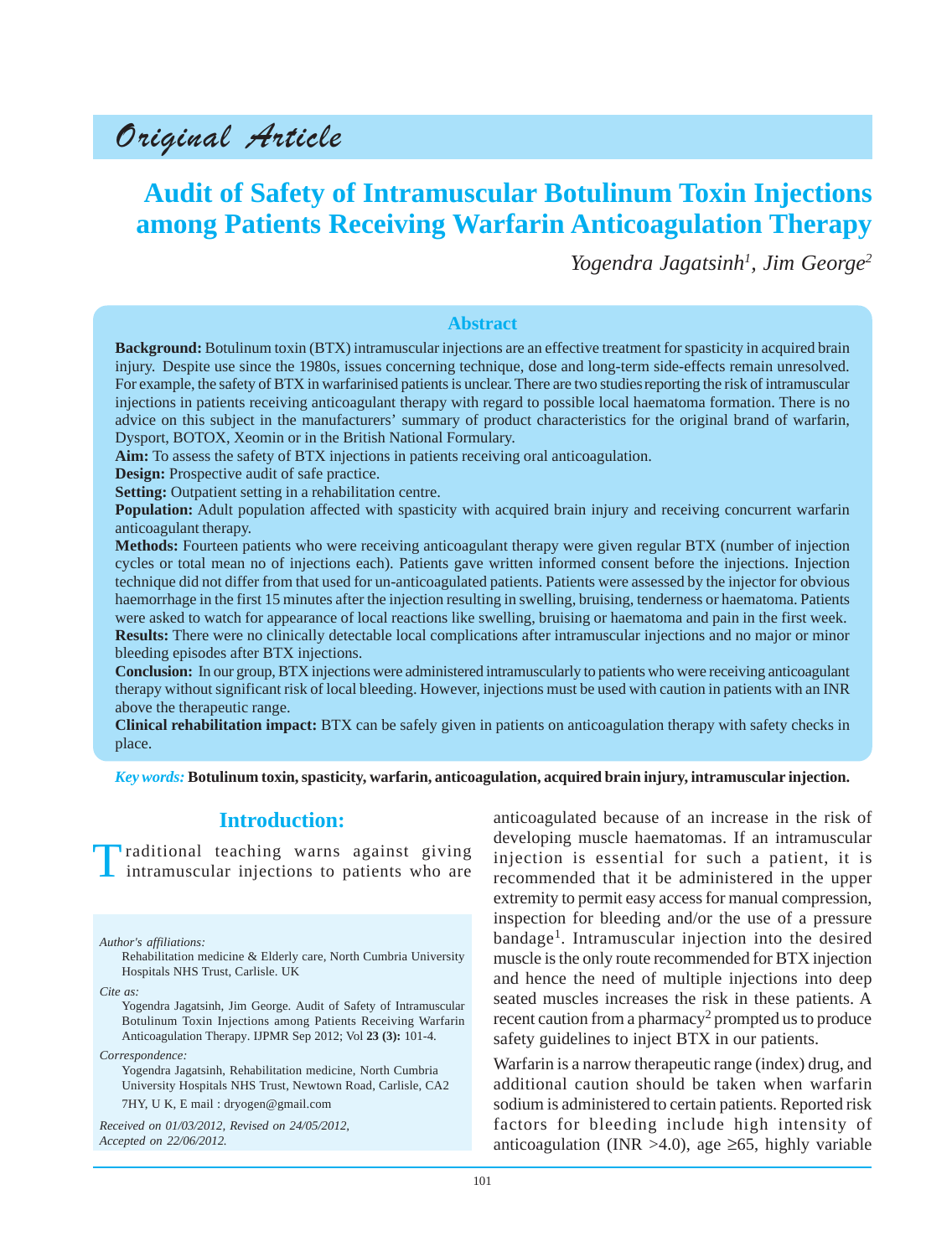INRs, history of gastro-intestinal bleeding, hypertension, cerebrovascular disease, serious heart disease, anaemia, malignancy, trauma, renal insufficiency, concomitant drugs and long duration of warfarin therapy. Bleeding is more likely to occur during the starting period and with a higher dose of warfarin (resulting in a higher INR). Intramuscular (IM) injections of concomitant medications should be confined to the upper extremity which permits easy access for manual compression, inspections for bleeding and use of pressure bandages<sup>3</sup>.

The number of people receiving an oral anticoagulation therapy has increased over the past years as a result of greater number of its indications in patients with long term neurological conditions. More people in this group are therefore likely to need botulinum injections.

The aim is to assess the safety of BTX injections in patients receiving oral anticoagulation.

## Material and Methods:

Prospective audit of adult patients was carried out after implementing the protocol of using checklist in our spasticity outpatient clinic. The selected group of patients were receiving long-term warfarin therapies, who were followed up in their anticoagulation clinic and who were candidates for regular BTX injections, due to their spasticity, from February 2007 to February 2008 were considered for this audit. To be eligible (Table 1), patients were to be on warfarin and receiving BTX injection for spasticity. They were required to have an INR in the therapeutic range (2 to 3.5) within the last week of injection and must not have had any change in their warfarin dose for a minimum of two weeks before the study. The reason to choose this range of INR is because most of the patients are maintained in this therapeutic range. Patients were excluded (Table 2) if they had INR  $(>3.5)$  more than the therapeutic range, required frequent warfarin dose adjustments, or were not able to consent to injection. Informed consent as a usual standard protocol was taken before each injection episode. As it was audit of the checklist and these patients were consented prior to each injection, there is no need to separate ethical approval from the hospital. This treatment is well proven and is used in the hospital for many years. Age, indication for anticoagulation, baseline INR within last week and site of injections were recorded. Study patients were given regular therapeutic BTX injections into the various indicated group of muscles in the upper and lower limbs by a 27 gauge needle. No extra measures, except a cotton wool pressure on the skin, were taken to avoid complications. Patients

were observed for 15 minutes in the outpatient clinic for obvious haemorrhage, local swelling, bruising, tenderness or even haematoma (Table 3). Patients continued to receive the same dosages of medications after the injections and were asked to report any adverse effect within the first week and report it and also asked specifically at the next visit. The study was not to evaluate spasticity and effect of toxin so we did not include any outcome measures for this particular group of patient. Although the patients did have goals and outcome measures for their clinical evaluation which was separate to this study.

#### **Table 1:** *Inclusion Criteria*

- 1. Patients on warfarin and receiving BTX injection for spasticity.
- 2. INR should be in the therapeutic range (2 to 3.5) within the week of injection.
- 3. The dosage of warfarin should be stable in the last two weeks of injection.

#### **Table 2:** *Exclusion Criteria*

- 1.  $INR > 3.5$
- 2. Required frequent warfarin dose adjustments.
- 3. Patients unable to consent to injection treatment.

### **Table 3:** *Checklist for Patients on Warfarin in Spasticity Clinic*

- 1. Clear documentation of patient taking Warafarin.
- 2. Check the latest INR (within last week) before giving Botulinum toxin
- 3. INR should be in the therapeutic range  $(\leq 3.5)$
- 4. Avoid BTX injections if INR >3.5
- 5. Use of thinnest possible (27G) needle for injection.
- 6. Pressure with cotton wool after injection
- 7. Observe the patient for 15 minutes for bleeding, swelling, local haematoma.
- 8. Ask patient look for swelling, local haematoma within 1 week and report it.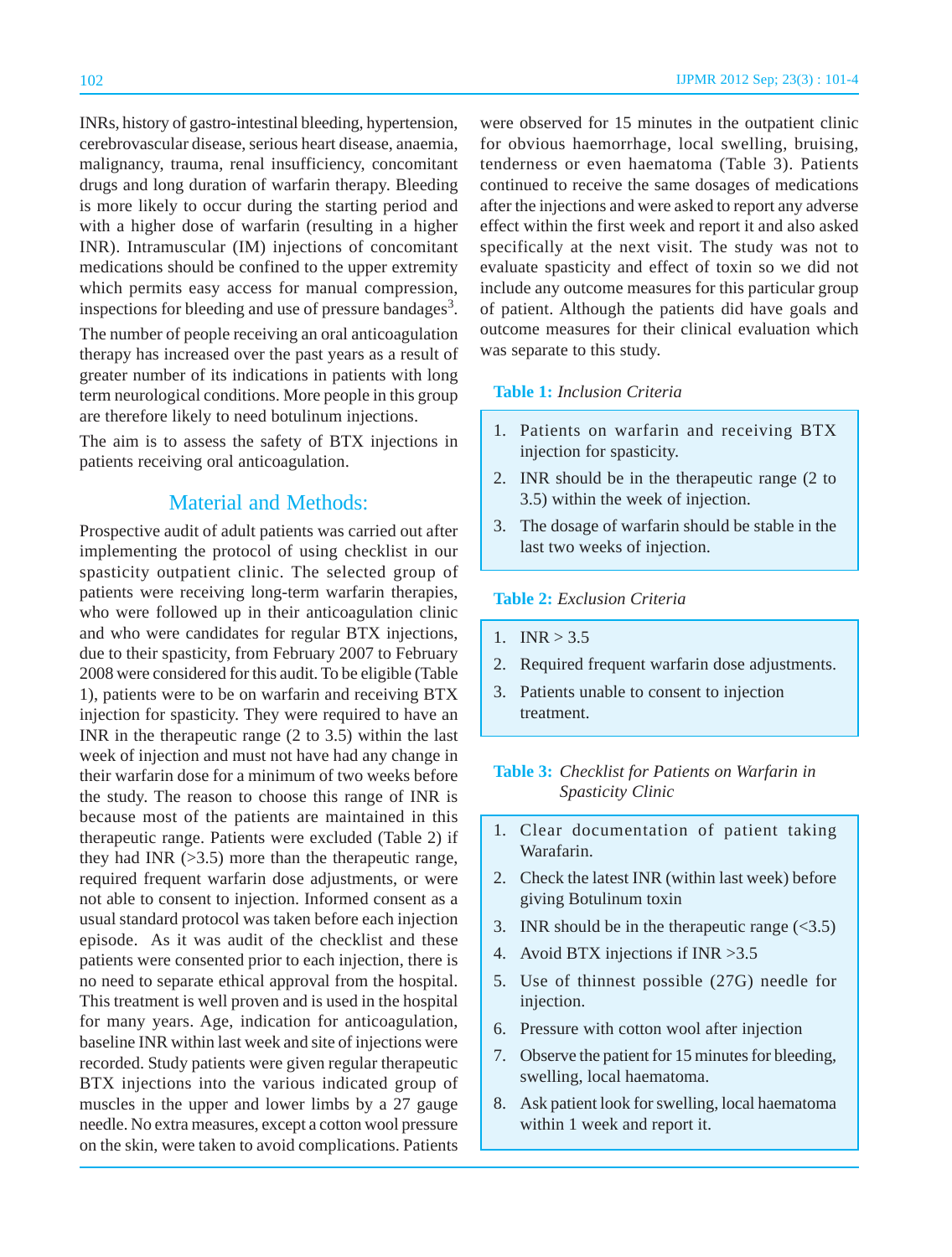## **Results:**

Fourteen patients (mean age, 62 years; age range, 40 to 82 years) were suitable for the audit. All patients were enrolled from June 2007 to February 2008. Only one patient was excluded because he had high INR at the time and didn't receive BTX injections as per the checklist. On an average each patient received about 8 injections, with total injection sites of 103 in these 14 patients, all patients had complete follow-up for 3 months until when they were seen for next set of repeat injections.

The patients were screened for local haematoma, pain, swelling and tenderness. No patient had significant pain, tenderness or swelling at the injection site (Table 4). There were no reported local or systemic adverse effects in all these patients on follow up. here were no major or minor bleeding episodes after the injection or during follow-up.

As previously stated this study was not for evaluation for spasticity or evaluation of effect of BTX.

## **Discussion:**

In this study of fourteen patients receiving stable longterm anticoagulation with warfarin, intramuscular BTX did not have any significant adverse effects or systemic effects.

Because patients taking oral anticoagulant can develop large haematomas after intramuscular injections, the policy we made at our institution is to administer BTX by twenty-seven gauge needles, which minimises tissue damage due to intramuscular injection and it is fair to presume that it should not infer a substantial risk of haemorrhage. We are unaware of data indicating the safety of BTX injection in this group of patients. We therefore undertook this study to evaluate the issue more fully.

A review of the literature revealed few direct references to this issue. Wintrobe's Clinical Hematology (1992) makes a general statement about the wisdom of avoiding interventions such as intramuscular injections in the anticoagulated state<sup>4</sup>. Marder (1979) makes similar general statements<sup>5</sup>. The data sheets for the common brands of BTX (Dysport<sup>®</sup>, BOTOX<sup>®</sup>) give no specific precautionary advice in patients taking warfarin.

Two small studies have investigated IM influenza vaccine administration in elderly patients taking warfarin. In first of these 41 patients taking warfarin received 0.5 ml vaccine as a single IM injection in the deltoid region, followed by application of firm pressure for five minutes<sup>6</sup>. All patients were followed up for 14 days and there were no cases of localised bleeding or any change in arm girth after injections. In a second study, 13 patients received 0.5 ml vaccine IM and these were compared with 13 patients receiving the same

| <b>Patient</b>   | Age | <b>Sex</b>     | <b>INR</b> | <b>Injection</b><br><b>sites</b>        | No. of<br>injections | Local<br>complications |
|------------------|-----|----------------|------------|-----------------------------------------|----------------------|------------------------|
| 1.               | 40  | M              | 2.5        | GM, TP                                  | 3                    | None                   |
| $\overline{2}$ . | 74  | $\mathbf{F}$   | 2.8        | GM, SL, TP,FDL, EHL                     | 7                    | None                   |
| $\mathfrak{Z}$ . | 66  | F              | 2.6        | PM, BC, BR, FDS                         | 6                    | None                   |
| $\overline{4}$ . | 49  | M              | 1.2        | GM, SL, FHL, FHB, TP, BC, BR            | 10                   | None                   |
| $\overline{5}$ . | 63  | $\overline{F}$ | 2.4        | BC, BR, FDS, FCR, FDP                   | $\overline{7}$       | None                   |
| 6.               | 82  | M              | 3.1        | PM, LD, BC, BR, ADD                     | 8                    | None                   |
| 7.               | 61  | M              | 2.9        | BC, BR, FDS, FCR, FCU, GM, SL, TP       | 11                   | None                   |
| 8.               | 82  | M              | 3.1        | PM, BC, BR, ADD, HS, EHL                | 10                   | None                   |
| 9.               | 62  | M              | 2.5        | <b>GM</b>                               | 2                    | None                   |
| 10.              | 49  | $\overline{F}$ | 2.9        | BC, BR, FCR, FDS, FDP, FPL, FPB, GM, TP | 12                   | None                   |
| 11.              | 62  | M              | 2.5        | BC, BR, FCR, FDP, FDS, FPL              | $\overline{7}$       | None                   |
| 12.              | 49  | $\overline{F}$ | 3.5        | BC, BR, FDS, FCR, FDP                   | $\overline{7}$       | None                   |
| 13.              | 78  | M              | 2.6        | BC, FDS, FDP                            | $\overline{5}$       | None                   |
| 14.              | 51  | $\overline{F}$ | 2.8        | ADD, BilTP, BilGM                       | $\overline{8}$       | None                   |

**Table 4:** *Patient Demographics, INR at the Time of Injection and the Muscles Injection Sites*